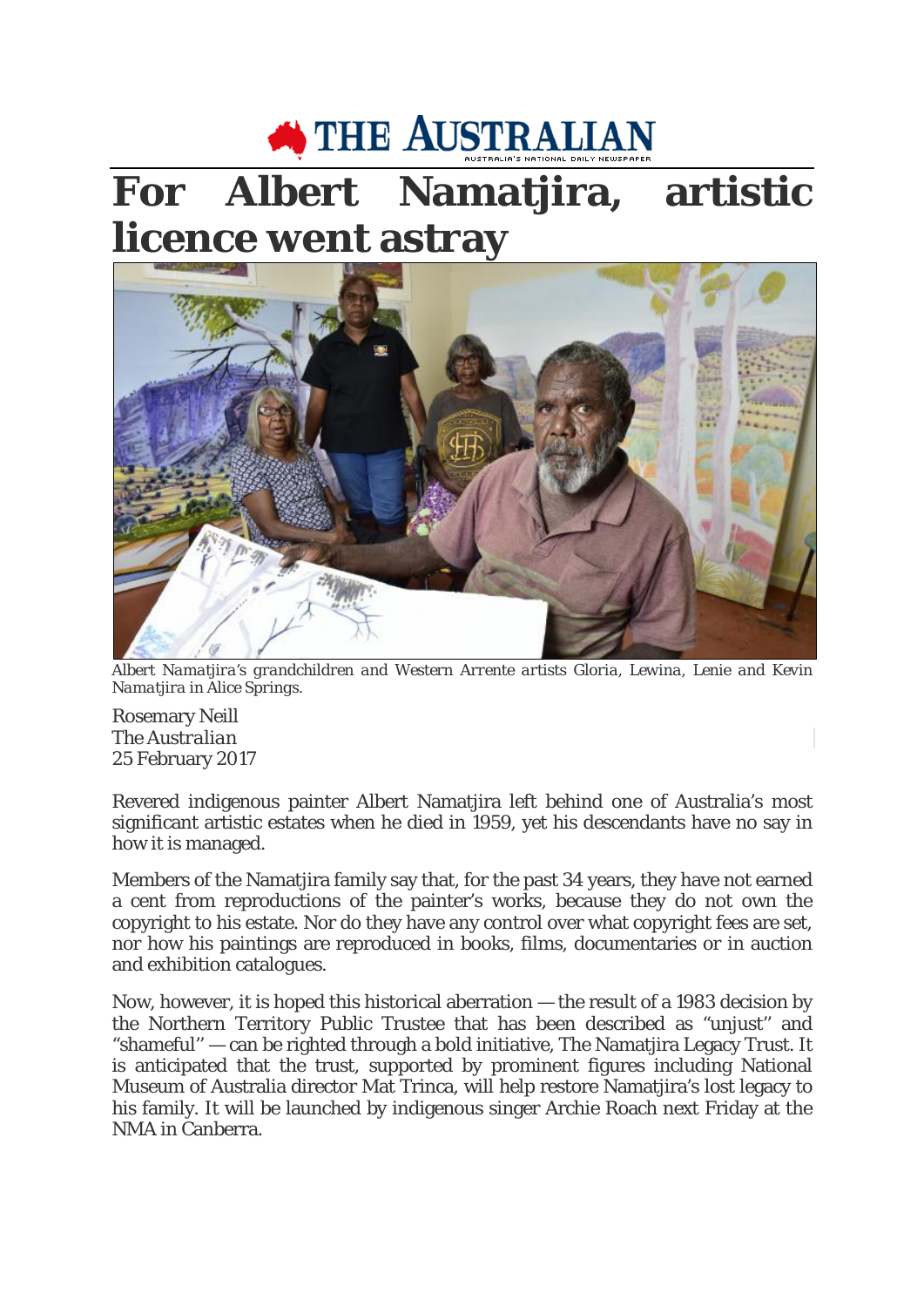Namatjira is still regarded as one of our best-known and top-selling indigenous artists. While most of his watercolours are in the \$15,000-\$40,000 range, last year one of his largest paintings, *Fink River Mission and Mount Hermannsburg* (1951), fetched \$122,000 at a Sotheby's auction — a record price for his work.

The Australian Arts Sales Digest estimates that total sales of Namatjira's auctioned works from 1970 to the present are more than \$13 million.

Yet many of the painter's descendants, including his grandchildren, are deeply impoverished, and live in overcrowded houses in Alice Springs's troubled town camps or in struggling remote communities.

The Namatjira family lost control of Albert's copyright in 1983, when the public trustee, then-executor of the painter's estate, sold it to Legend Press, a small publisher owned by white art dealer John Brackenreg, for \$8500 — far less than the copyright turned out to be worth. Namatjira's granddaughter Gloria Pannka, told *The Weekend Australian* the sale was ''unjust".

"When Albert passed away, the government never thought about the family he left behind," she said. "They just sold the copyright to a white man."

The Namatjira family was reportedly not consulted about this decision, even though the artist's unsigned will, drawn up in 1945, specified that earnings from his estate should go to his wife, Rubina, and his eight children. However, when Rubina died in 1974 without leaving a will, the public trustee took charge of the estate.

Pannka and another Namatjira granddaughter, Lenie Namatjira, said they remained "sad and angry'' about the 1983 decision.

Legend Press's copyright control over Namatjira's paintings was due to expire in 2009, 50 years after Albert's death. But in a further blow to the indigenous family, the US-Australia free-trade agreement extended Legend Press's copyright over the estate by 20 years, to 2029.

Brackenreg died in 1986. Legend Press, based on Sydney's affluent north shore, is now managed by some of Brackenreg's adult children, who declined to be interviewed. Legend Press does not publicly disclose what it has earned from its copyright over Namatjira's paintings, but it is hoped that once the trust is set up, the art press will sell or hand back the copyright to the Namatjiras and their broader community.

The new trust will support the social wellbeing of the Namatjiras and residents of Hermannsburg, the former Northern Territory Lutheran mission where Albert lived and painted. It will also underwrite the fragile Western Desert watercolour movement founded by Namatjira and continued by family members, including Lenie and Pannka, today.

The trust is a joint initiative of the Namatjira family and campaigning theatre company Big hART, which has been negotiating over the copyright issue with Legend Press since 2009. Big hART producer Sophia Marinos described the Territory's 1983 sale of Namatjira's copyright as "absolutely shameful.